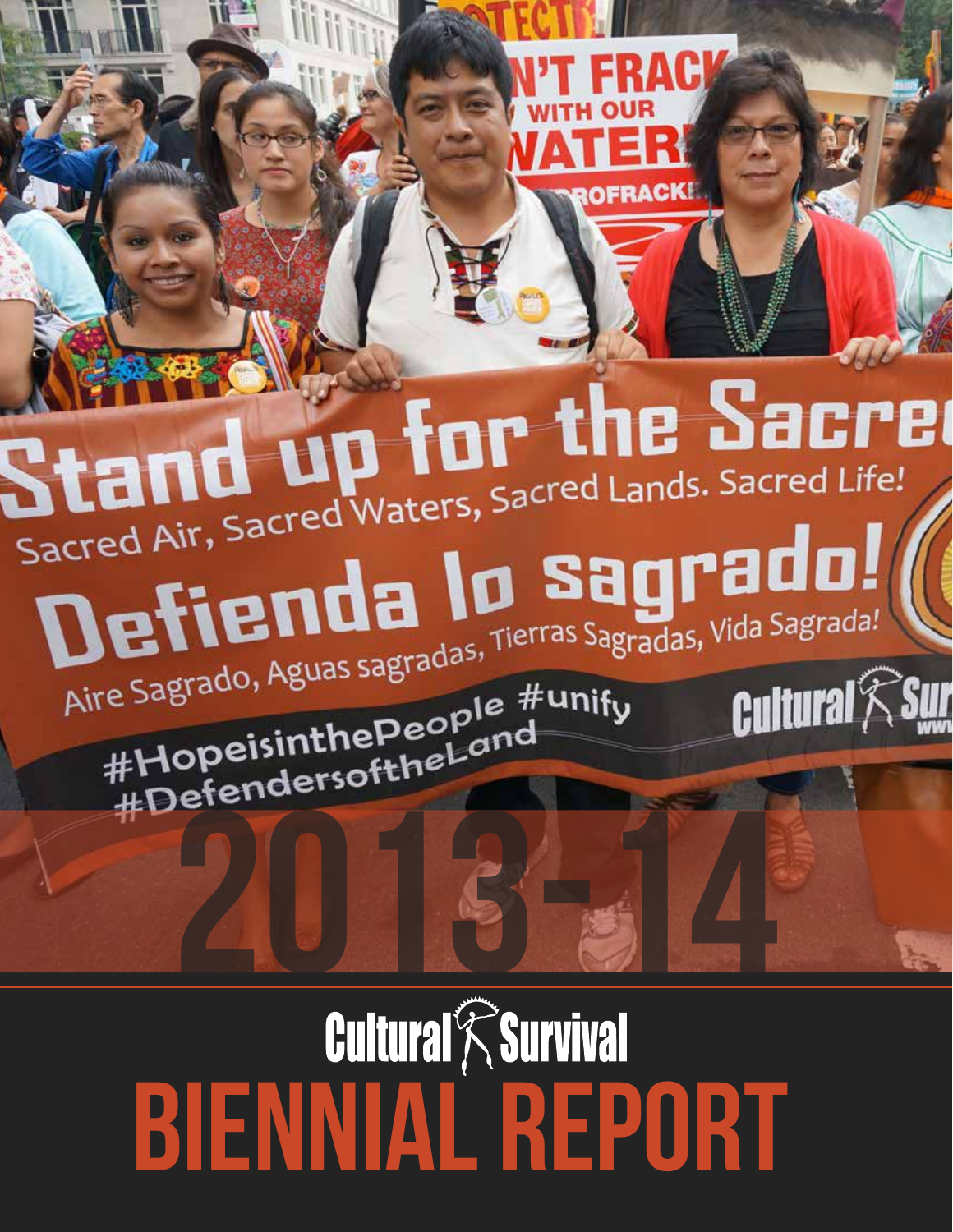This report covers the period from January 1, 2013 to December 31, 2014 and financial information for September 1, 2012 to August 31, 2014.

> Copyright © 2014 Cultural Survival Cultural Survival Main Office: PO Box 381569 Cambridge, MA 02238 USA t: 617.441.5400 f: 617.441.5417 culturalsurvival@cs.org www.cs.org

Facebook.com/CulturalSurvival Twitter @CSORG

Cover: Cultural Survival Staff proudly marches at the People's Climate March in New York City on September 21, 2014. L-R: Rosy Gonzalez, Cesar Gomez and Suzanne Benally. Photo by Danielle DeLuca.

Right: 311,000 demonstrators attended the People's Climate March in New York City on September 21, 2014 demanding climate justice. Indigenous Peoples marched at the frontlines. Photo by Danielle DeLuca.

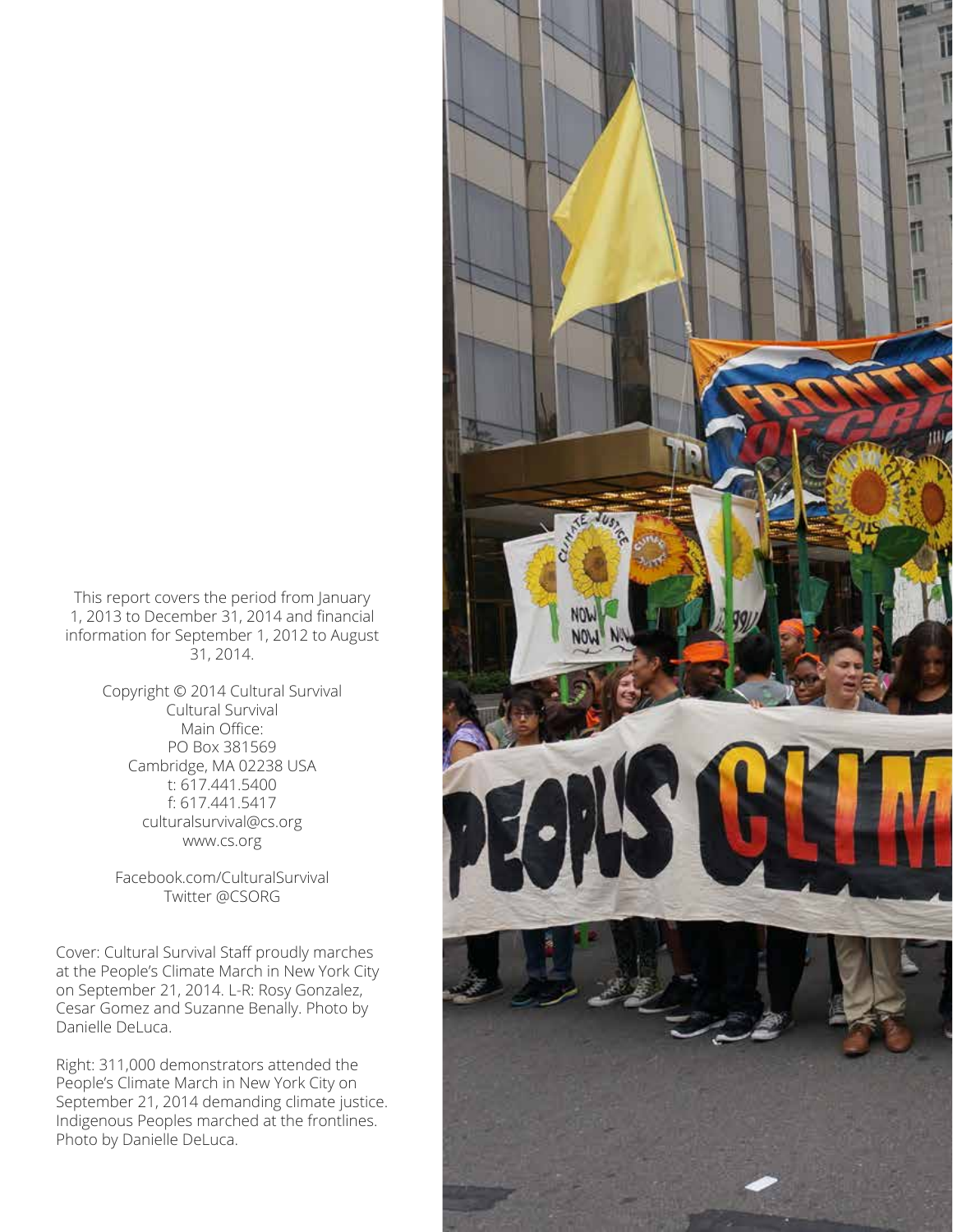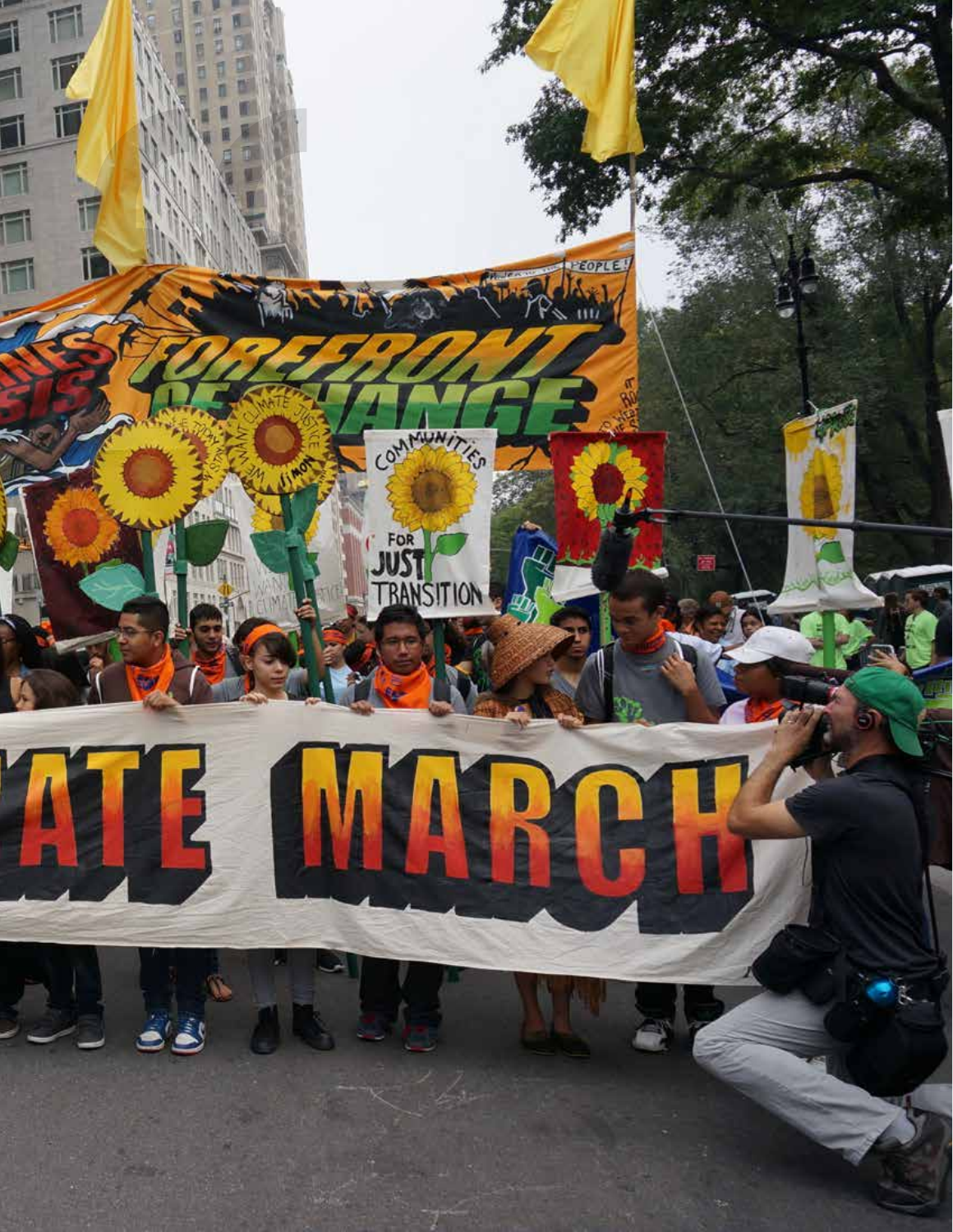## **A MESSAGE FROM THE EXECUTIVE DIRECTOR**



I'm very pleased to share with you in this biennial report Cultural Survival's 2013- 14 progress to advocate for and serve Indigenous Peoples around the globe.

This work is deeply meaningful to me.

Growing up culturally, Diné (also known as Navajo) and Santa Clara Tewa, I consider my vocation to be a lifetime progression, an inter-generational process, and a web of experiences that shape commitment, passion, and advocacy. I draw inspiration every day from my great, great grandmother five generations back who made her way alone on foot from the Fort Sumner concentration camp in New Mexico to her Aboriginal homelands.

Her journey was one of taking back control that had been stripped from her (and her family and community) and finding a new life that allowed her to pass along her wisdom to the next generation – on her own terms.

Similarly, Cultural Survival's journey over the past two years has been one focused on empowerment while ensuring that Indigenous cultures are practiced and respected.

While Cultural Survival's 2013-14 activities are impressive, collectively and even more significantly, they represent a growing movement to ensure that Indigenous Peoples have a seat at the table. Cultural Survival is at the front lines of this work that actually has far-reaching ramifications.

Increasing development pressures by governments and multi-national corporations to exploit finite and sensitive Indigenous resources is making our efforts more urgent. An estimated 95 percent of the top 200 places on earth with the highest and most fragile biodiversity are located on Indigenous territories. When these lands are plundered for minerals, timber, farmland, oil, and other resources – as they routinely are – there are global implications for the future of our planet. Simply put, if these delicate resources are gone, we will face not only loss of cultures, languages and lifeways, but also changes to our own local environments.

Thankfully, Cultural Survival does not work alone. I am humbled by the dedication of our Board members, talented staff, Indigenous partners, allies in the nonprofit world and at government agencies, and donors who lend their time, expertise, networks, activism and financial support.

Together, and with friends like you by our side, we will continue to persevere until Indigenous communities secure the rights – human rights, the right to participate and have a voice, the right to practice their cultures and speak their languages, the right to access the same opportunities as others, and the right to control and sustainably manage their assets and resources – to which they are legally and morally entitled.

I offer my most sincere thanks to all who share our values, concerns and priorities and whose support will undoubtedly make a difference as we move forward.

Sincerely,

ame Bendy

**Suzanne Benally** (Navajo and Santa Clara Tewa) Executive Director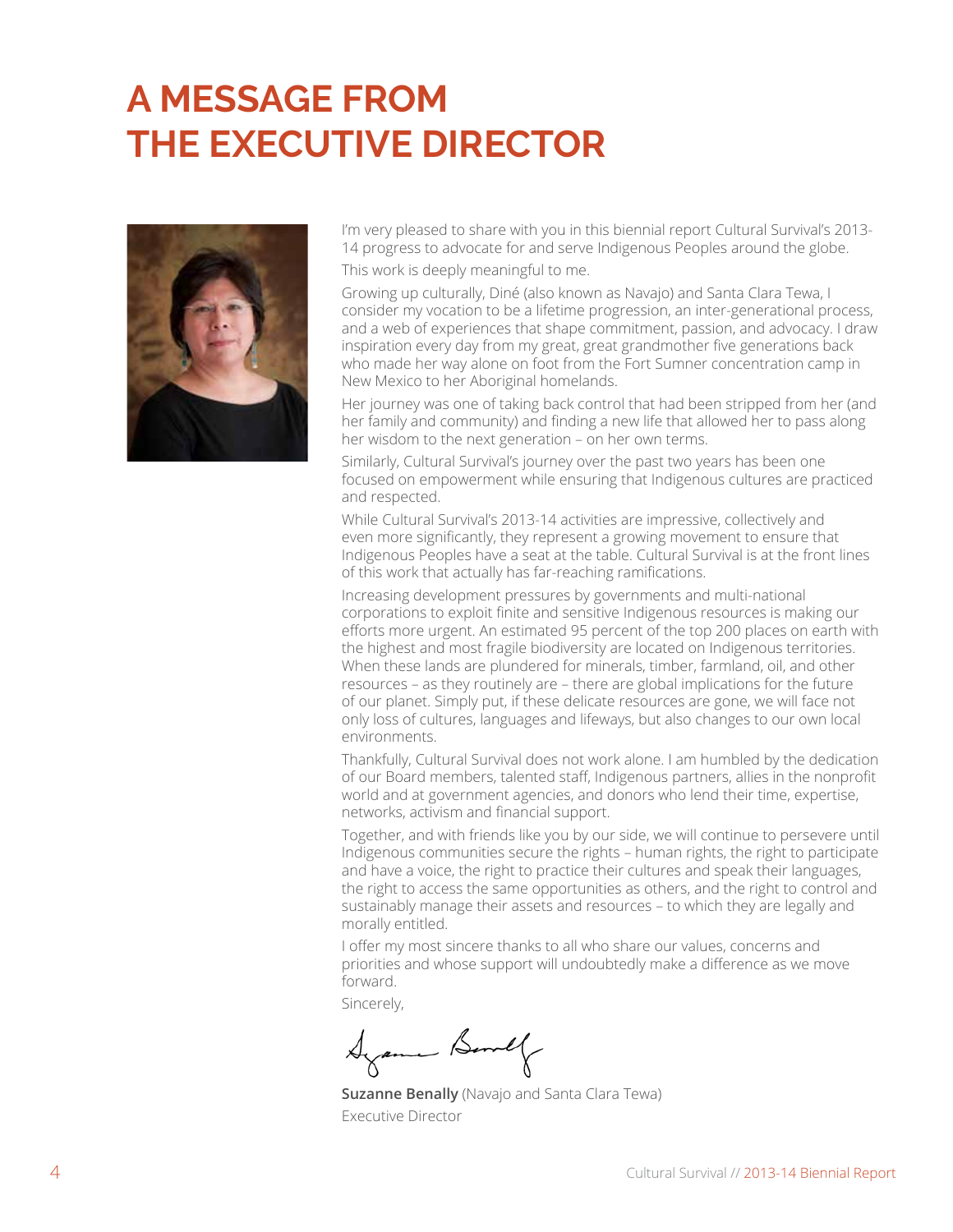## **OUR VISION**

Cultural Survival envisions a future that respects and honors Indigenous Peoples' inherent rights and dynamic cultures, deeply and richly interwoven in lands, languages, spiritual traditions, and artistic expression, rooted in self-determination and self-governance.

## **OUR MISSION**

Cultural Survival advocates for the rights of Indigenous Peoples and partners with Indigenous communities to protect their lands, languages, and cultures.

## **OUR HISTORY**

The impulse for the founding of Cultural Survival arose during the 1960s with the "opening up" of the Amazonian regions of South America and other remote regions elsewhere. As governments all over the world sought to extract resources from areas that had never before been developed, the drastic effects this trend had on the regions' Indigenous Peoples underscored the urgent need to partner with Indigenous communities to defend their human rights. Cultural Survival was founded to help Indigenous Peoples in their struggles for human rights, sovereignty, and autonomy.

Throughout the 1970s, Cultural Survival's founders David Maybury-Lewis, Evon Vogt, Jr., Orlando Patterson, and Pia Maybury-Lewis functioned out of a space made available by Harvard's Peabody Museum. The organization was incorporated in 1972 as a tax-exempt NGO in Cambridge, Massachusetts. Since its inception, Cultural Survival has been at the forefront of the international Indigenous rights movement. Cultural Survival's work has contributed to a revolution of empowerment for Indigenous Peoples around the world.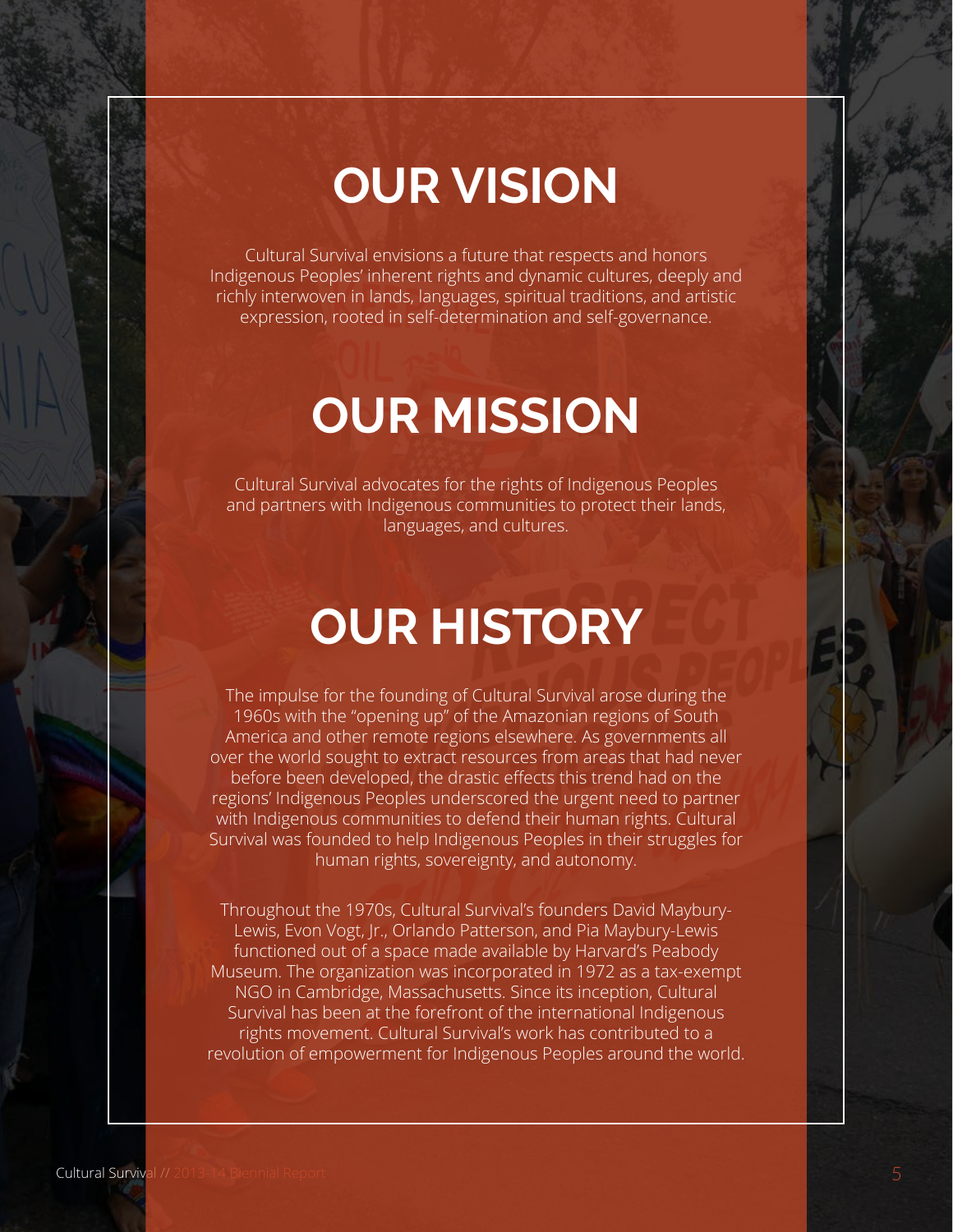## **ADVOCACY PROGRAM**

If Cultural Survival had not stepped in to investigate, stand up for us and our rights, and continue to fight for us, we would not be able to still exist. Cultural Survival is like our warrior for our entire tribe."

#### JOHN LENANYANGERRA, SAMBURU COMMUNITY LEADER, KENYA

We have transitioned our former Global Response Program into a broader Advocacy Program that encompasses a range of advocacy actions. Cultural Survival's advocacy work supports grassroots Indigenous movements as they put pressure on governments and corporations to protect, respect, and fulfill the rights of the United Nations Declaration on the Rights of Indigenous Peoples to honor Indigenous Peoples rights-- to their lands, lives, cultures, and the right to determine for themselves the future they will lead.

Reports to international bodies, representation at international gatherings, advocacy campaigns, training grassroots activists and communications supported Cultural Survival's Advocacy Program.

During 2013-14, Cultural Survival published and submitted seven reports to the United Nations Human Rights Council during its Universal Periodic Review process of evaluating a country's human rights performance. Our reports on Honduras, the Marshall Islands, Mongolia, Panama, Kenya, the United States, and Belize recommend improvements for respecting Indigenous rights.

international gatherings at the highest levels, including the:



Cultural Survival ensured that our organization and several indigenous leaders were represented at<br>
international gatherings at the highest levels, including the:<br>
2013<br>
2013<br>
2014 Curvid Winding Winding Survid Insected co *UN Permanent Forum on Indigenous Issues (UNPFII)* **in New York City, a two-week long** *event during which state representatives, UN officials, and Indigenous Peoples and their organizations meet to address themes and concerns that affect Indigenous Peoples. At the 2014 event, Cultural Survival hosted representatives from Indigenous communities in Peru, Guatemala, and Kenya who met with the Special Rapporteur on the Rights of Indigenous Peoples and other UN bodies;*

**June 2013** *World Conference of Indigenous Peoples in Alta, Norway (coverage was picked up and featured by Native Public Media, a major Native American media network);*

**Sept 2014** *World Conference on Indigenous Peoples in New York City, with an Indigenous media team providing coverage and producing informational radio programs for dissemination to Indigenous community based radio stations worldwide;*

> **International Funders for Indigenous Philanthropy's World Summit on Indigenous** *Philanthropy in New York City; and*

*People's Climate March in New York City attended by 311,000 people and 1,500 organizations making it the largest climate march in history.*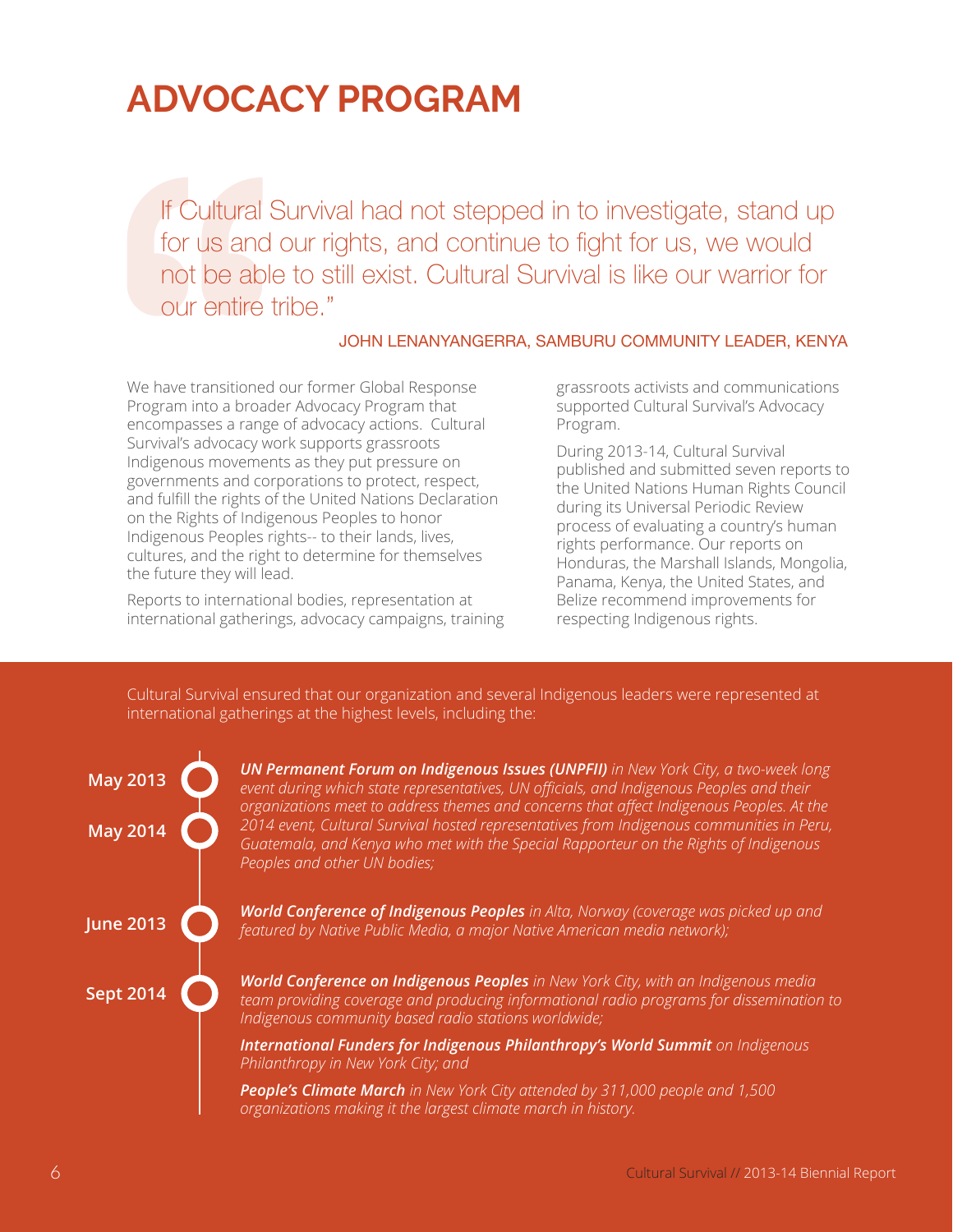

Apu David Chino inspects the toxic waste left by Argentine company Pluspetrol Norte which operated petroleum extraction for over 43 years in his community of Nuevo Andoas on the Pastaza River in northern Peru. Photo by Danielle DeLuca.

- *• Mayan leaders in Peru successfully holding off US Capital Energy, a Texas-based oil company, from initiating drilling on their lands. The group also successfully won Supreme Court appeal that re-affirmed the Maya people's rights to collective land ownership throughout southern Belize. They developed a thorough consultation framework defining procedures for gaining the Free, Prior, and Informed Consent of their communities for projects on their land, and U.S. Capital Energy has taken some steps toward respecting this process.*
- *• The Iberá wetlands system in Corrientes, Argentina is one of the world's largest bodies of freshwater. The livelihoods of the Guaraní people have suffered from the elimination of biodiversity in more than half of the wetlands and devastated freshwater levels resulting from Harvard Management Company's investment in vast mono-crop pine and eucalyptus plantations. Efforts are underway to press Harvard University to divest itself of*

#### *these harmful interests.*

Numerous advocacy campaigns, supported by Cultural Survival's online communications reaching international audiences, letter writing, site visits and bringing Indigenous leaders to international gatherings

brought to light environmental damage, removal from Indigenous lands, and violations of Indigenous rights. While some victories have been won (for now), other fights are still in progress. Besides campaigns supporting efforts in Russia, Bangladesh, Cameroon, Peru, Kenya, Belize, Guatemala,

and Ethiopia, others include:

- *• Quechua activists in the Peruvian Amazon who are fighting 40 years of corporate oil contamination of a delicate rainforest and Indigenous water systems. A Cultural Survivalproduced video was featured on national news in Peru. We also facilitated meetings for Indigenous leaders with both current and former UN Special Rapporteurs. Today, the battle still wages to protect communities from an extension of the oil company's permits.*
- *• In British Columbia, Canada, the Tsilhqo'tin Nation protected its sacred lake from turning into a toxic waste site when Canada's Federal Environment Minister put an end to a mining proposal. Since then, the Supreme Court of Canada issued a ruling giving land title to the Tsilhqot'in Nation, and the Tsilhqot'in have declared the area around Fish Lake as a tribal park for the use and enjoyment of the community.*
- *• The Masaai people of Kenya, who have been forcibly evicted from their homes in the name of biothermal energy extraction, gained enough attention to receive visits from World Bank representatives and the UN Special Rapporteur on Indigenous Rights. Hopefully, these first steps will help to bring justice to the Maasai.*

An on-site training in Punta Gorda, Belize and a widely disseminated printed guide has spread the word to Indigenous communities on their right to Free, Prior, and Informed Consent. In addition, two workshops in Massachusetts trained representatives of New England Tribes on the process of the Universal Periodic Review and helped to contribute to the UPR report on the United States submitted by Cultural Survival.

Advocacy Program efforts (and all of Cultural Survival's programs) were complemented by Cultural Survival's communications program that includes an online presence (through our website and social media), mainstream media coverage, publications (including our awardwinning Cultural Survival Quarterly), and e-newsletters. In these ways, Cultural Survival mobilized allies, brought international attention and pressured governments and corporations to respect the rights of Indigenous peoples, and provided a platform for Indigenous leaders to speak for themselves.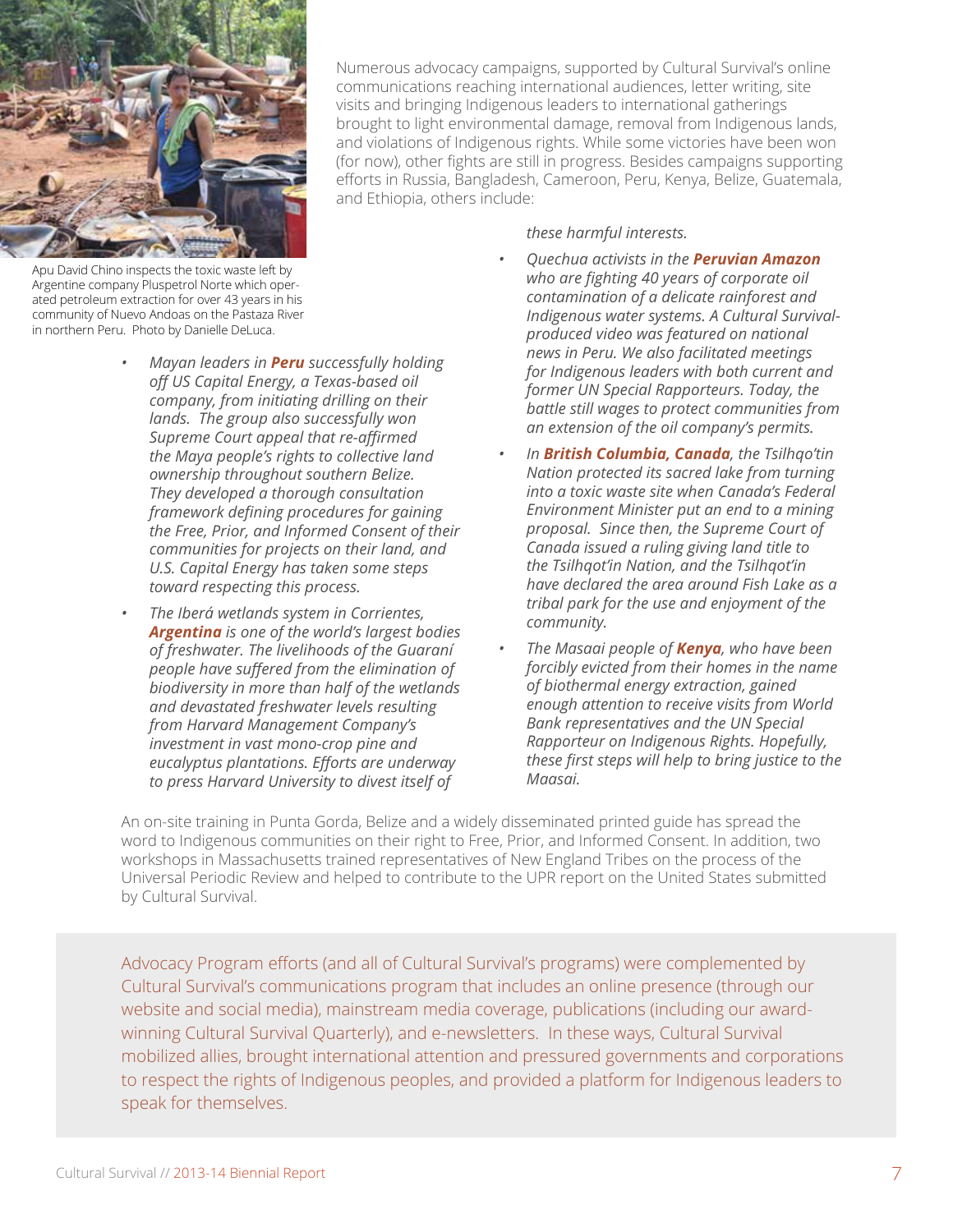

#### **COMMUNITY MEDIA**

Strategizing in front of community radio station, Radio Xob'il Yol Qman Txun, in Todos Santos Cuchumantan, Guatemala.

*The goals are to empower the Indigenous Peoples of Guatemala to access and control information of importance to their rights and cultures, ensure that they have the ability to participate in the country's nascent democracy, promote their freedom of expression, and secure the right of Indigenous communities in Guatemala to own and operate community radio stations.*





2013-14 witnessed significant steps forward for the Community Media Program (previously called the Community Radio Program) overall, with some individual radio stations suffering from raids and persecution by the Guatemalan government.

Training events built the capacity of approximately 1,000 radio station personnel, community members and young people. An estimated 40% were women and 50% were youth. Trainings were offered through conferences and workshops hosted by Cultural Survival and others. A series of 24 exchanges between radio stations during 2013 and 2014 offered station personnel the opportunity to learn from one another, create bonds that continue to strengthen commitment to the community radio movement, and discuss approaches to protecting local environments and Indigenous self-sustainability. Three youth conferences in 2013 organized by Cultural Survival with three grassroots, Indigenous organizations from Belize, Guatemala and El Salvador reached more than 50 young people who will be the next generation of journalists and radio activists.

One useful aspect of the training resulted in the development of a Community Radio Impact Assessment tool that measures if and to what extent that station is achieving its goals. Resulting from their own assessments, stations adjusted their programming based on listeners' feedback.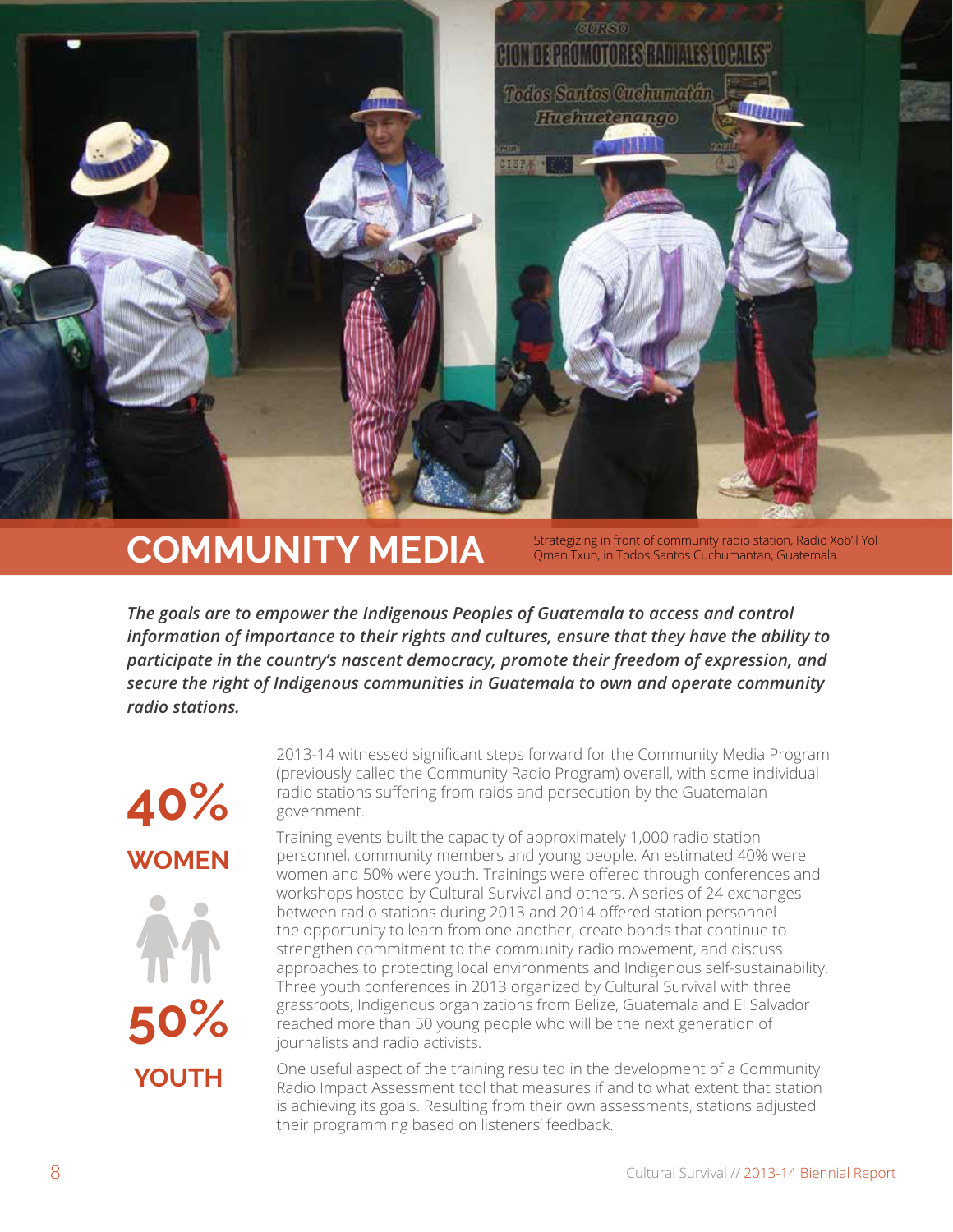Cultural Survival's network of 80 community radio stations across Guatemala grew to include three new stations in Guatemala, El Salvador and Belize. A meeting in September 2013 with 33 community leaders from communities in the municipality of El Estor, Izabal in Guatemala may lead to the establishment of a new station.

Our Guatemala staff and our allies at Sobrevivencia Cultural raised the issue of Indigenous and free media in national, regional, and international discussions. Venues included: the May 2013 UN Permanent Forum on Indigenous Issues in New York; the September 2014 UN World Conference on Indigenous Peoples; the September 2014 World Summit on Indigenous Philanthropy hosted by International Funders for Indigenous Peoples; the November 2014 National and International Forum of Indigenous Communication and Public Policy in Popayan, Cauca, Colombia; and the August 2014 "Second National Congress on Discrimination and Racism" organized by the Presidential Commission Against Racism in Guatemala.

Beyond public outreach, the courts have been another avenue through which Cultural Survival has pursued legal remedies for community radio stations. Following up on 2011 and 2012 legal arguments regarding whether current Telecommunications law denies Indigenous Peoples their rights, and Guatemalan

International agreements and human rights treaties on freedom of expression, as well as the UN Declaration on the Rights of Indigenous Peoples, guarantee the right of Indigenous Peoples to have access to their own media and support the creation of local reports, written press, television, blogs and websites, and community radio"

ANSELMO XUNIC AND CESAR GOMEZ



On air at Radio La X Musical Cajola, in Cajola, Quetzaltenango, Guatemala.

Constitutional Court's ambiguous findings, Cultural Survival heard in March 2014 that our petition (with the Inter-American Commission on Human Rights (filed in September 2012) has been selected as a case for priority handling. Our March 2013 meeting with the Inter-American Commission on Human Rights in Washington, D.C. to plead our case undoubtedly helped to move this forward. We received a favorable response from the Commission who denounced the discriminatory laws and urged the Guatemalan Congress to change this legislation.

To bring to light the need to legalize community radio in Guatemala, in May 2014, Guatemala staff met with the UN Special Rapporteur for Indigenous Peoples, the Danish Embassy, the German Embassy, the Guatemalan Ambassador, and the Chilean Ambassador in New York during the UN Permanent Forum on Indigenous Issues.

Thanks to Cultural Survival's resources and resourcefulness, in August 2014, Radio Jun Toj of Rabinal, Baja Verapaz celebrated its return to the air after more than two years off the air. In May 2014, our team delivered computers and consoles to four radio stations, including two that had been raided and taken off the air (Radio San José and Radio Damasco). Following a December 2014 raid, Radio Juventud reclaimed its radio station equipment (aided by a judge who reversed an order) that was seized by government authorities. This was an unprecedented move on the part of the justice system.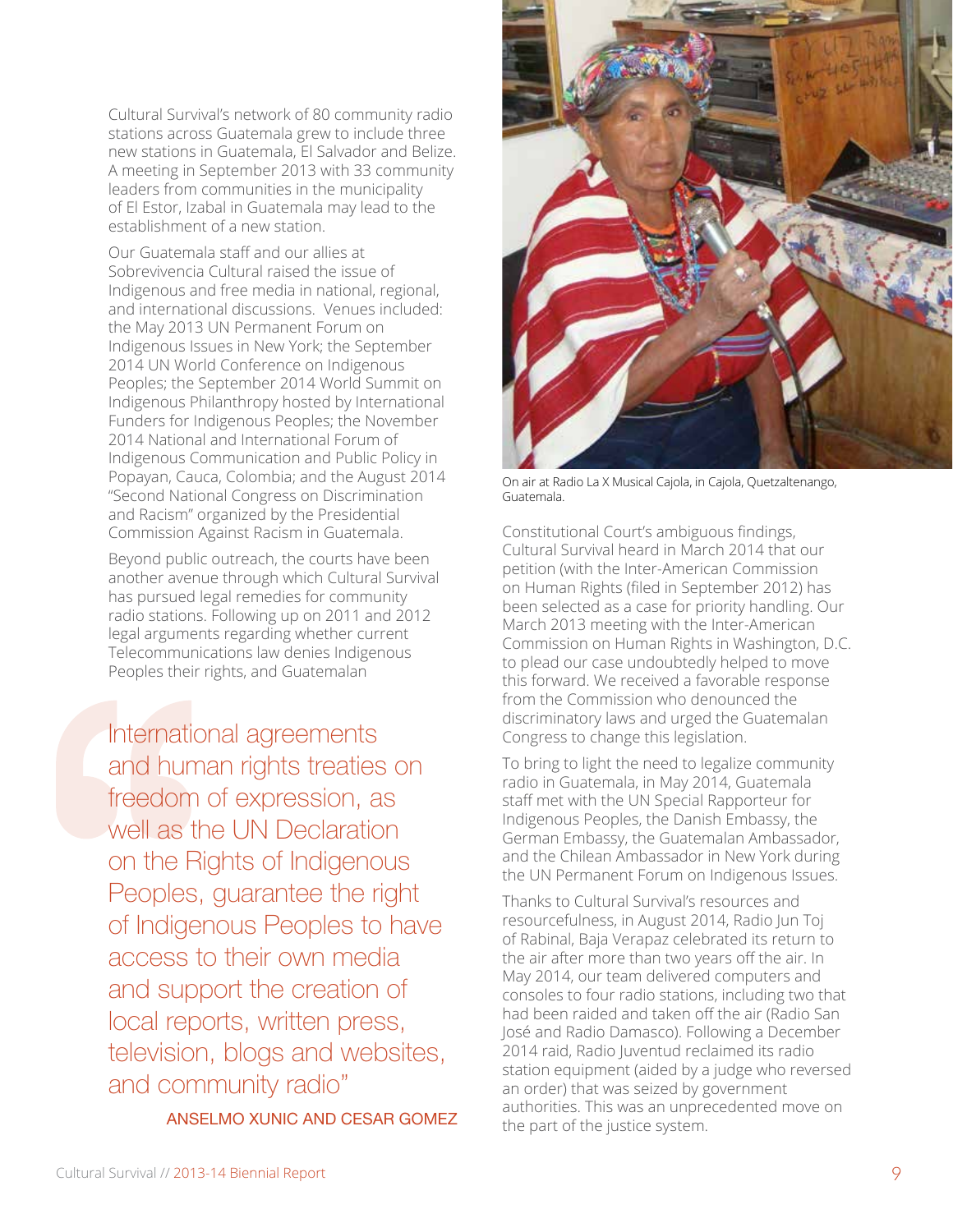## **INDIGENOUS RIGHTS RADIO**

These programs are incredibly important. Often, we want to express ourselves [on development issues] in our community but we aren't listened to. This initiative is important and it will help us when we're confronting a situation where [authorities] are doing whatever they feel like and are not listening to us. We should be lied to; so we must be informed, like mentions in the radio programs. Usually we have only realized projects are happening when they are already working. From what we've heard in these programs, it's more than clear: this will help us, and we can help more people."

#### COMMUNITY MEMBER IN SUMPANGO, GUATEMALA

Cultural Survival's Indigenous Rights Radio (IRR) Program, formerly known as the Free, Prior and Informed Consent (FPIC) Initiative, produces and distributes radio programming that supports local dialogue and action in Indigenous communities. IRR strengthens Indigenous Peoples' capacity to claim their legal rights by increasing awareness and understanding of international human rights mechanisms and how they can become actively involved in policy decisions that impact them. So informed in their Native languages, Indigenous listeners are empowered in areas related to Free, Prior and Informed Consent, climate change and environmental issues, women's rights, education, language and culture, land rights, self-determination, and youth leadership development. Indigenous-produced programming content ranges from short public service announcements to investigative, documentary style podcasts.

Production and distribution of our programs is an ongoing process. As of December 2014, we have produced 80 radio programs in English and 87 programs in Spanish, as well as 230 translations covering 19 Indigenous languages. We have built a database of over

1200 radio stations around the world, plus over 200 related organizations, and have distributed six rounds of content to 928 stations and 158 organizations. The radio programming plus distribution via Facebook, Twitter, and colleague audio platforms (iTunes, Radioteca, IsumaTV) reaches an estimated 10 million listeners.



Cesar Gomez interviews 2014 FIMI laureate Rosalina Tuyuc (Kakchiquel) for an Indigenous Rights Radio program.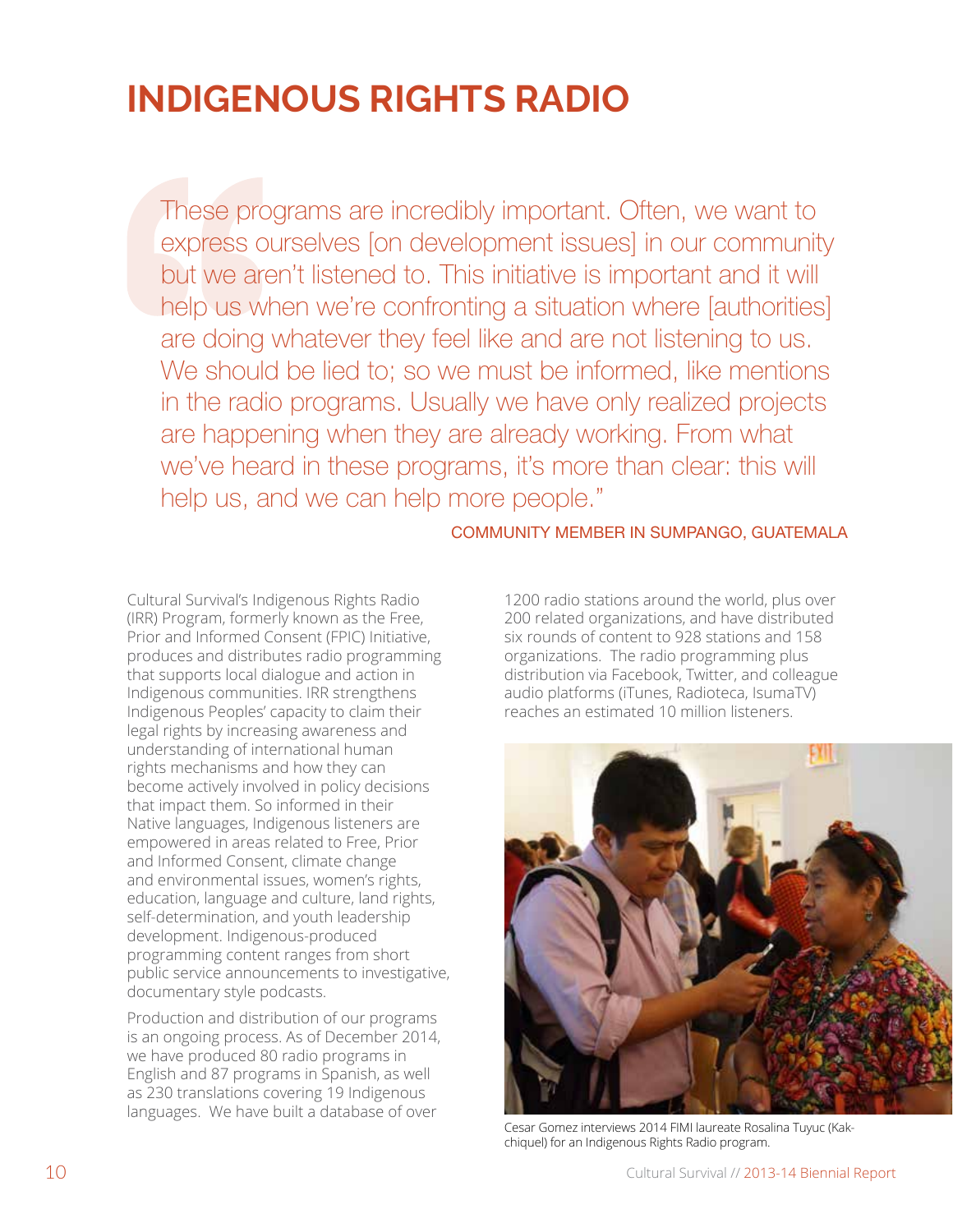In fulfilling our objective of gathering information from high-level meetings and disseminating it to Indigenous communities in ways that are most accessible to them, Cultural Survival has become recognized as a leading producer of radio content on Indigenous Peoples' issues and events. Cultural Survival reported via radio programs in English, Spanish and Indigenous languages at events that included the:



In addition to on-location and next-day event programming, coverage in general regularly included: live social media; website and Facebook updates; articles in Cultural Survival Quarterly; email blasts; and public service announcements.

Webinars, side events at international gatherings, and site visits to Indigenous communities brought awareness of the use of media to inform Indigenous people about their rights.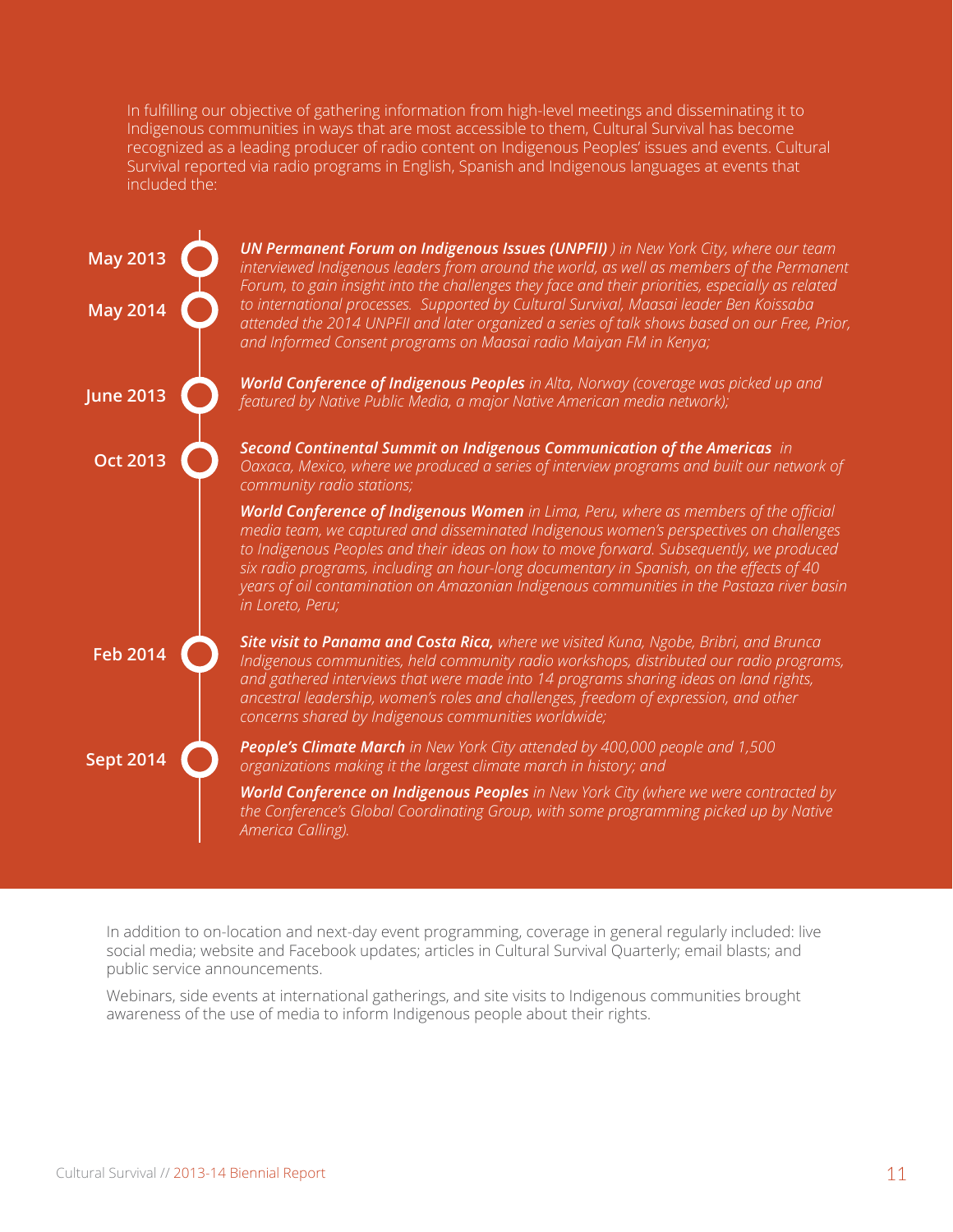### **BAZAARS**

Participating in Cultural Survival's Bazaars has helped us continue to generate our art, culture, and the knowledge of our ancestors. The benefits of the Bazaars have gone directly to the artisans that auto-generates their own economy, clothing, and nourishment."

#### FELICIA HUARSAYA VILLASANTE, AYMARA WEAVER FROM PERU

The Cultural Survival Bazaars are a series of cultural festivals that provide Indigenous artists from around the world the chance to sell their work directly to the American public. Hundreds of artists, cooperatives, and their representatives sell traditional and contemporary crafts, artwork, clothing, jewelry, carpets, and accessories at the Bazaars. In addition, the Bazaars offer a wide assortment of cultural performances and presentations, which include live music, Native American storytelling, craft-making demonstrations, as well as the chance to speak with guest artisans and community advocates.

During 2013 Cultural Survival held ten Bazaars in New England and New York City. The Pequot Nation celebrated the 15th Anniversary of their museum in Mashantucket, CT and they invited Cultural Survival to hold a Bazaar at the museum in August 2013.

In 2014 we held nine Bazaars in New England locations, including Amherst, Boston, Cambridge, Falmouth, and Tiverton. Cultural Survival Bazaars were included in a list of the five best holiday markets in and around Boston by WBZ CBS News in December 2014.

In relation to program development, external relations building, and professional development, program staff traveled to Washington, DC in June 2014 to observe the Smithsonian Folklife Festival and to Santa Fe, NM in July 2014 to visit the Santa Fe International Folk Market. Through these travels we hope to find new vendors, artisans, potential partners, and learn about how other events operate. The second control of the second top: FELICIA HUARSAYA VILLASANTE



Middle: A creation by Domingo Bernard. Bottom: Sidy Maiga and Afrimanding perform.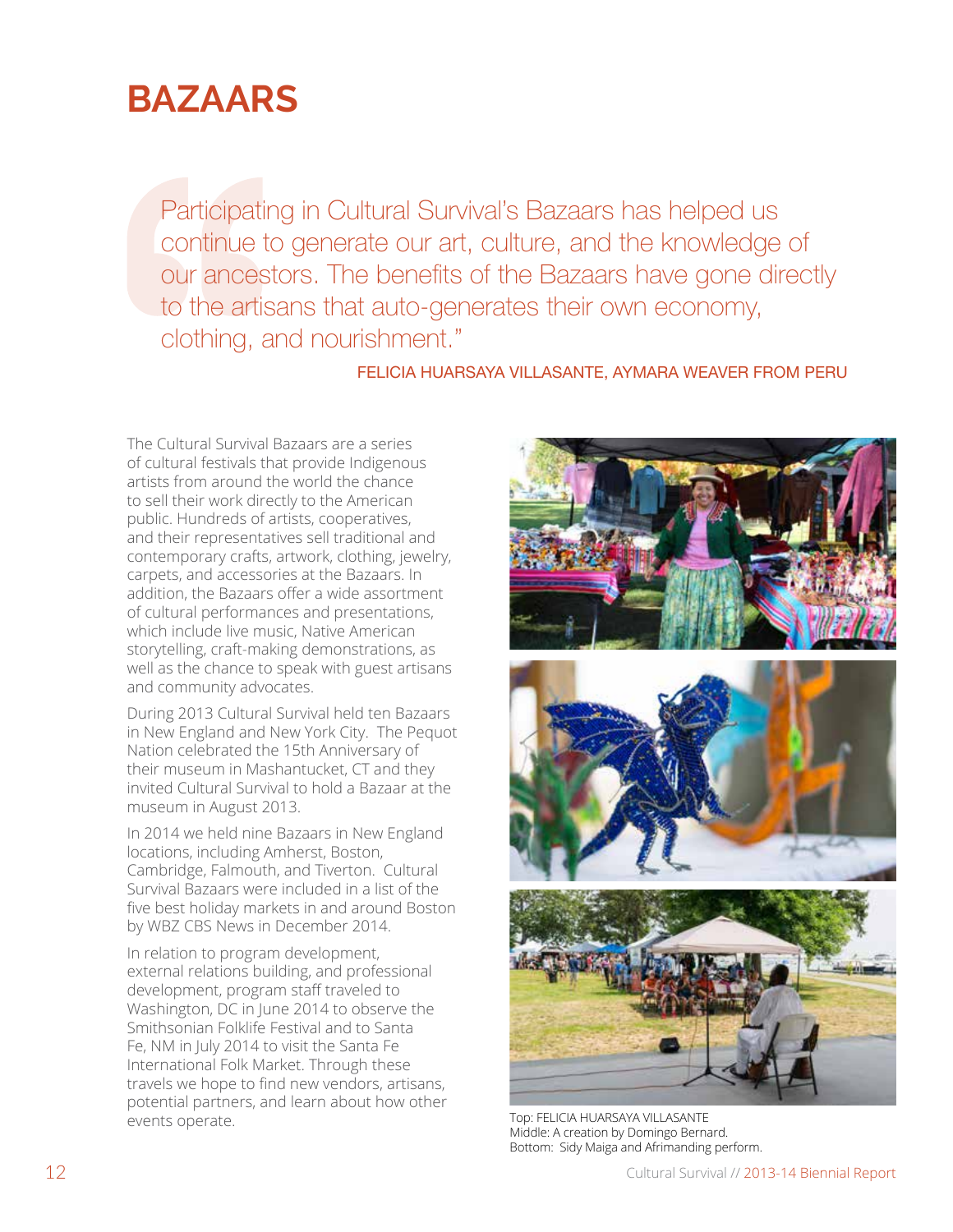## **THANK YOU TO OUR SUPPORTERS!**

Cultural Survival offers its sincere gratitude to the donors, supporters and volunteers who make possible our work to serve Indigenous Peoples. We thank you for your moral and financial support.

For many years I have observed the astute advocacy and constructive actions of Cultural Survival and their Indigenous partners in building a network of community radio stations in Guatemala. The collaborative strategy has been brilliant, the teamwork consistently remarkable, and the funding carefully directed and judiciously spent. I am grateful for the opportunity to channel my commitment to Indigenous rights, dignity, and equal standing in the global community through Cultural Survival."

*Nancy E. Fleischer*

#### SUSANNA B. PLACE, MILTON, MA

#### **LIST OF DONORS**

#### **Patrons (\$500-\$999)**

*Rosamond W. Allen and Paul Landry Louise T. Ambler Janet K. Amighi Kelly Askew Whitney Beals and Pamela Esty Shirley and Tim Blancke Louise M. Burkhart Jerry S. and Barbara Buttrey Robert C. and Ann Buxbaum Joann Calve Mary Ann Camp Jim Campen and Phyllis Ewen Nicholas Canfield Fay M. and Alfred Chandler Murray and Linley Chapman Chickasaw Nation Richard and Carolyn Clemmer-Smith Elizabeth Colson David R. Conna Jean D. Crandall Memorial Fund Culver Family Foundation Robert L. Deshotels Christopher Donahue William and Katy Durham Earth Medicine Alliance Kirk and Karen Endicott Equal Exchange*

*Anne Forsyth Sara Frommer Helen W. Gjessing K. M. Harbinson Michael and Cornelia Herzfeld Michael J. Hirschhorn and Jimena P. Martinez Michael H. Horn Embry Howell Jantz Management LLC Ralph Jones Sara A. Keller Eric Michael Kelley Willett Kempton Imre and Lorna Kepes Rita and Richard Dean Kipp Sarah Knox Marilyn Krysl Dinah W. Larsen Dana Lepofsky Sherman L. and Alison Lewis Mark and Helena Licalzi David Lockard Caitlin Lupton Lorraine Lyman Stephen P. Marks Herbert A. Masters Matson-Muth Charitable Fund*

*Marcella Mazzarelli Janet U. McAlpin Mariana M. McClanahan Richard and Deyne Meadow Rosemary Mudd Gilbert G. Nichols Sandy Noborikawa Elaine Nonneman Felicia Oldfather W. Kevin Pape Carmen Perez Michael Perloff Katharine M. Preston and John Bingham Tina Ramme Vivekanand Rau and Farzaneh Abhari David Rosenstein Sara Blair Winter Foundation Maria Sauzier Lou Scharpf Jane M. Starkey Kathryn S. Tholin Florence Wagner Gwen Wasicuna Bertie J. Weddell Thomas S. and Susan Weisner Catherine M. Williams Karen Yust Steven Zuckerman and Paula Gorlitz*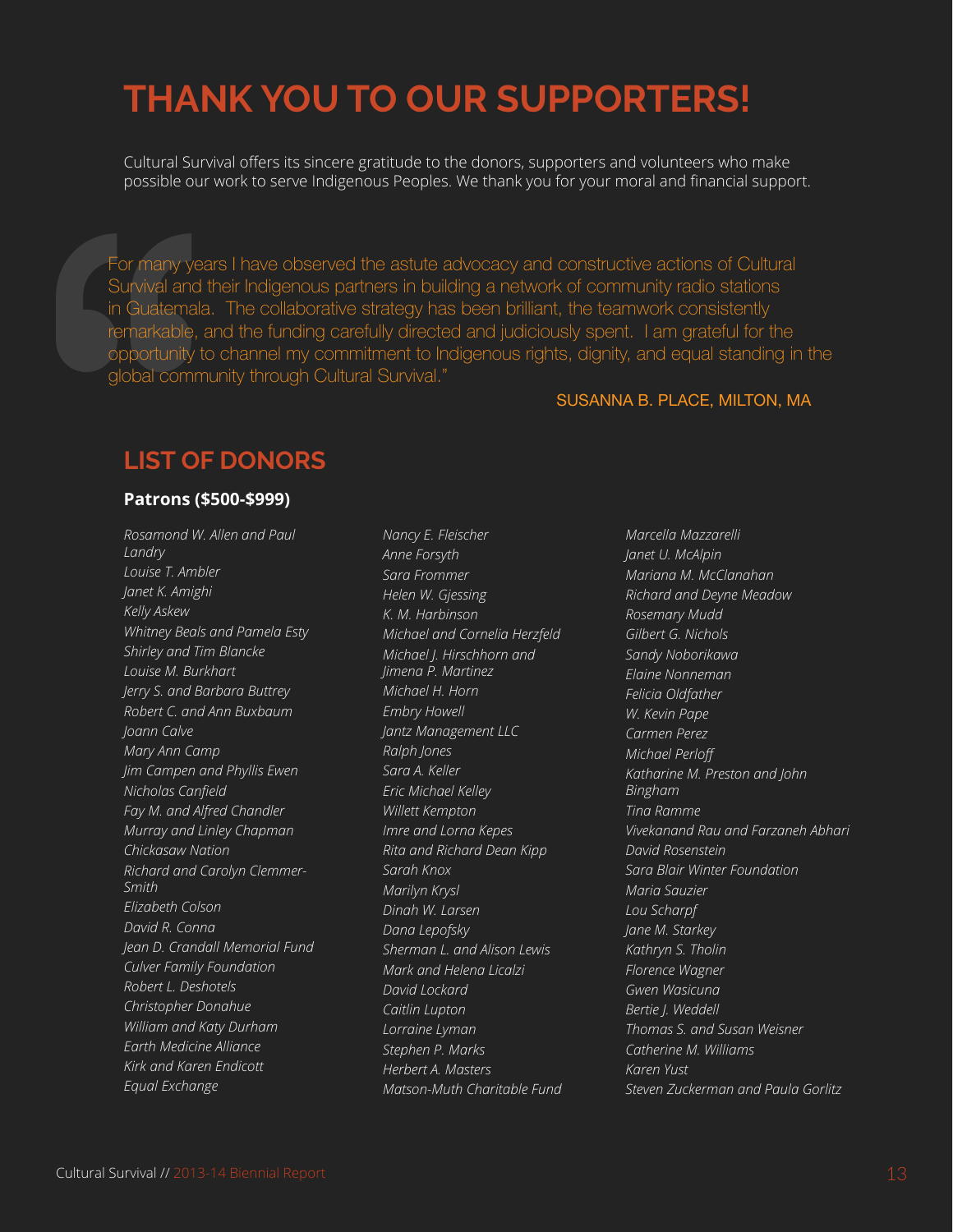#### **Benefactors (\$1,000+)**

*A Better World Fund Valerie Alia and Pete Steffens AMB Foundation Anonymous The Bay and Paul Foundation Susana Raquel Berger Stephan Beyer Boston Area Spanish Exchange The Boston Foundation The Boston Globe Jerry D. Busch Victoria J. Carter Duane Champagne The Christensen Fund Martin and June Cobin William E. and Francine Crawford The Crawford Foundation Bharat Das Westy and Susan Egmont Elliott Badgley Foundation Wendy Emrich Nicole B. Friederichs John Fries Full Circle Fund of RSF Social Finance Sarah and William Fuller The Funding Exchange Grace Jones Richardson Trust Laura R. Graham and T.M. Scruggs William and Jeanie Graustein Haymarket People's Fund Steven and Katherine Heim Sue Hilton*

*Donald Hindley Karin Holser James and June N. Howe Institute of International Education International Work Group for Indigenous Affairs (IWGIA) Jean E. Jackson James Ford Bell Foundation Charles M. and Angeliki V. Keil Thomas F. King Louise Lamphere Richard F. Leman and Donna L. Ching Robert Lemelson Frank Loveland Patricia J. Lyon Jesse W. Markow George Martin Mashantucket Pequot Tribal Nation The Middle Passage Foundation Mildred M. Simmons Charitable Lead Annuity Trust Barbara D. Miller Gerrish Milliken P. Ranganath and Sandra Nayak Thomas J. Nerger Carol Newell Next Step Living Inc. Nancy S. Nordhoff NoVo Foundation Sandra J. Occhipinti Pavan Restaurant Group*

*Denise Peine Susanna B. Place Samuel Plimpton and Wendy Shattuck Quitiplas Foundation The Rainforest Foundation RCG Fund Jerome C. and Janet Regier Blythe Reis Reis Foundation, Inc. Edna Roberts Martha S. Robes Barbara Rogoff Scola Mats Sexton Peter L. Sheldon Michael J. Sheridan and Kristina L. Simmons Chris Simpson Teresa M. and Anthony Smith Mary Gay Sprague and William T. Hassler Nancy Stetson Jessica E. Straus Swift Foundation Tamalpais Trust The Cadmus Group Inc. Theo Chocolate Tides Foundation Martha Claire Tompkins Terry and Mary Vogt Dan S. and Beth Whittemore Whole Foods Marvin Zelen* 

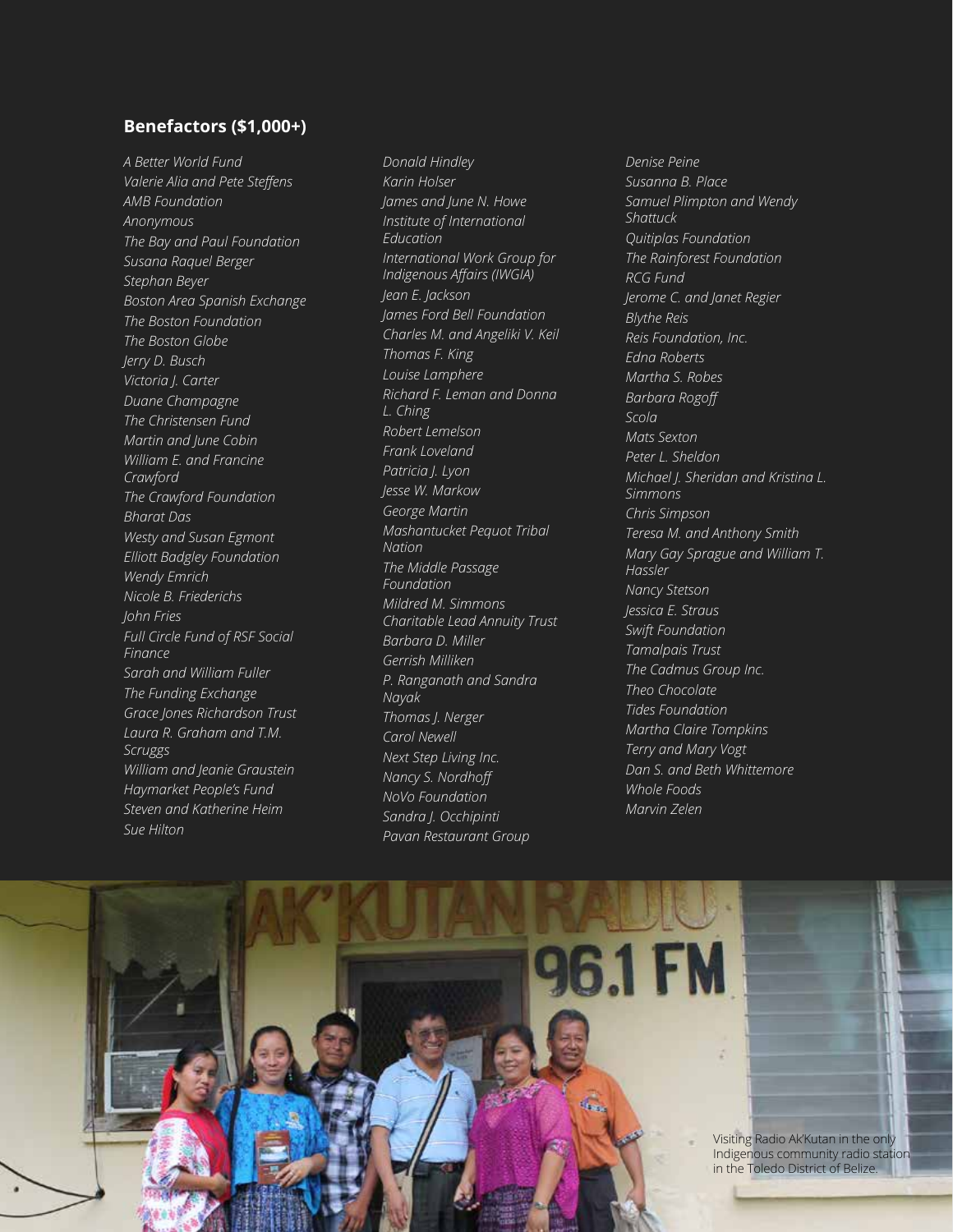## **BOARD OF DIRECTORS, STAFF AND INTERNS**

#### **Board of Directors**

PRESIDENT AND CHAIRMAN OF THE BOARD **Sarah Fuller** 

VICE CHAIR (2013) **Vincent O. Nmehielle** (Ikwerre)

VICE CHAIR (2014) **Duane Champagne** (Turtle Mountain Band of Chippewa)

**TREASURER Nicole Friederichs**

CLERK (2013) **Jean Jackson** 

CLERK (2014) **Lesley J. Kabotie** (Crow)

Evelyn Arce Alison Bernstein Karmen Ramírez Boscán (Wayuu) Laura R. Graham Steven Heim James Howe Edward John (Tl'azt'en) Cecilia Lenk Les Malezer (Aboriginal Australian of the Gabi Gabi Community) Stephen Marks Pia Maybury-Lewis P. Ranganath Nayak Stella Tamang (Tamang) Jeff Wallace Che Wilson (Ngāti Rangi)

**Staff Suzanne Benally** (Navajo and Santa Clara Tewa), Executive Director **Kaimana Barcarse** (Native Hawaiian), Radio Producer **Mark Camp**, Deputy Executive Director **Jessie Cherofsky**, Indigenous Rights Radio Program Associate **Danielle DeLuca**, Advocacy and Indigenous Rights Radio Program Manager **David Michael Favreau**, Bazaar Program Manager **Sofia Flynn**, Accounting & Office Manager **Cesar Gomez** (Pocomam), Content Production & Training Coordinator, Community Media Program **María del Rosario 'Rosy' Sul** González (Kakchiquel Maya), Radio Producer **Jamie Malcolm-Brown**, Communications & Information Technology Manager **Agnes Portalewska**, Communications Manager **Angelica Rao**, Executive Coordinator **Alberto 'Tino' Recinos** (Mam), Citizen Participation Coordinator, Community Media Program **Ingrid Sub Cuc** (Kaqchikel/Q'eqchi), Community Media Program Assistant **Miranda Vitello**, Development Associate **Ancelmo Xunic** (Kachikel), Community Media Program Manager

#### **Interns and Volunteers**

| 2013 | Timothy Argetsinger<br>Sasha Benov<br>Lauren Bolles<br>Don Butler<br>Aileen Charleston<br>Jessie Cherofsky<br>Ryann Dear<br>Andrea Delgado<br>Nick DiMatteo | Hannah Ellman<br>Amy Ferguson<br>Laura Garbes<br>Madeline Hall<br>Terrance Hall<br>Megan Harris<br>Daniel Horgan<br>Nicole Huang<br>Pearl Jurist-Schoen | Danielle Kaigler<br>Curtis Kline<br>Caitlin Lupton<br>Erin McArdle<br>Daniel Ng<br>Kelsey Parker von Jess<br>Mary Peters<br>Alyssa Phelps<br>Hannah Reeve | Hannah Reier<br>Johanna Rincon Fernandez<br>Colin Rosemont<br>Eliott Rousseau<br>Sara Schenkel<br>Holly Swanson<br>Melanie White<br>Kristen Williams |
|------|-------------------------------------------------------------------------------------------------------------------------------------------------------------|---------------------------------------------------------------------------------------------------------------------------------------------------------|-----------------------------------------------------------------------------------------------------------------------------------------------------------|------------------------------------------------------------------------------------------------------------------------------------------------------|
| 2014 | Omar Alcover<br>Bianca Annoscia<br>Ava Berinstein<br>Bridget Boyle<br>Don Butler<br>Kendall Crawford<br>Ryann Dear<br>Jordan Engel<br>Alex Glomset          | Stephanie Guthridge<br>Amadeus Kaelber<br>Leda Kennedy<br>Elie Kommel<br>Alicja Kowalczyk<br>Madeline McGill<br>Carley Minkler<br>Sophia Mitrokostas    | Emily Moline<br>Johnny Motley<br>Katharine Norris<br>Julie O'Neill<br>Rebecca Quick<br>Nina Roth<br>Karen Sargent<br>Alison Schloss                       | Tracie Sullivan<br>Holly Swanson<br>Cecilia Tripoli<br>Penelope Turner<br>Chloe Walker<br>Rachel Ward<br>Kristen Williams<br>Jenna Winton            |